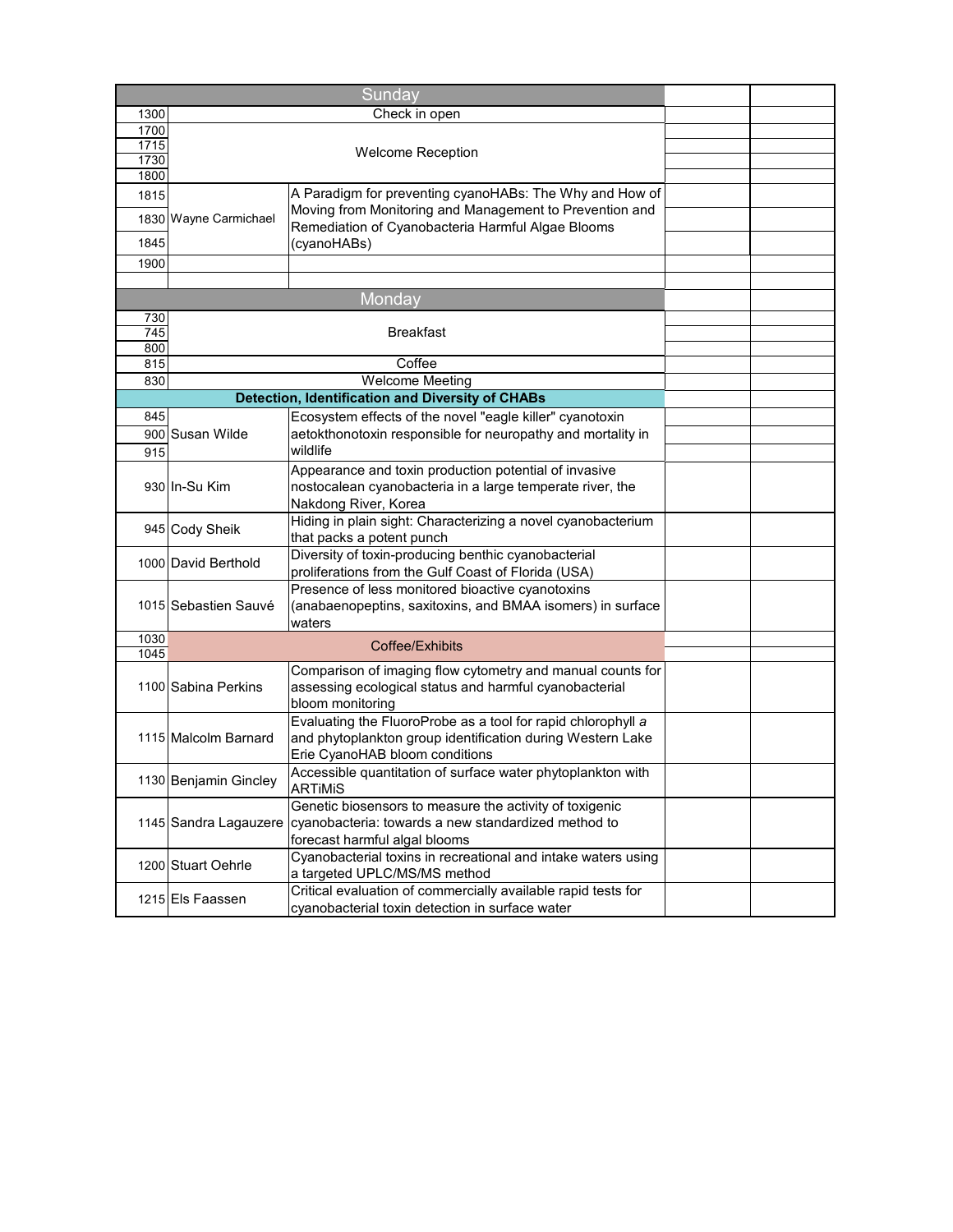| 1230<br>1245<br>1300<br>1315<br>1330 | Lunch                                       |                                                                                                                                               |  |  |
|--------------------------------------|---------------------------------------------|-----------------------------------------------------------------------------------------------------------------------------------------------|--|--|
|                                      | New Technologies, Modeling, and Smart Lakes |                                                                                                                                               |  |  |
| 1345<br>1415                         | 1400 Reagan Errera                          | Exploring toxic cyanobacteria blooms using emerging<br>technologies: From space to the benthos                                                |  |  |
|                                      | 1430 José Risco-Martin                      | IA-GES-BLOOM-CM: Creating synergies between biologist<br>and engineers to develop tools for Cyanobacteria Bloom<br>Management                 |  |  |
|                                      | 1445 Ernest Neafsey                         | Using Actionable Data to Achieve Successful HAB Control                                                                                       |  |  |
|                                      | 1500 Ed Verhamme                            | Lake Erie Early Warning Network for HABs: Past, Present,<br>Future                                                                            |  |  |
|                                      | 1515 Jessica Cicale                         | Field verification of Cyanobacteria Assessment Network<br>(CyAN) derived satellite estimates of cyanobacteria harmful<br>blooms in Ohio lakes |  |  |
|                                      | 1530 Hoi-Ying Holman                        | Visualizing Cyanotoxins Behavior Using Synchrotron Infrared<br>Spectral Microscopy                                                            |  |  |
| 1545<br>1600                         |                                             | Coffee/Exhibits                                                                                                                               |  |  |
|                                      | 1615 Franesco Pomati                        | Automated underwater microscopy and machine learning to<br>understand and forecast algal blooms                                               |  |  |
|                                      | 1630 Emily Summers                          | Utilization of high frequency monitoring for an inland lake<br>eutrophication model                                                           |  |  |
|                                      | 1645 Karina Gin                             | Multi-class secondary metabolites in cyanobacterial blooms<br>from a tropical water body: distribution patterns and real-time<br>prediction   |  |  |
|                                      | 1700 Eva Riehle                             | Exploring cyanotoxin diversity in field samples - an<br>untargeted HRMS/MS based approach                                                     |  |  |
| 1715                                 | Bar open                                    |                                                                                                                                               |  |  |
| 1730                                 |                                             |                                                                                                                                               |  |  |
| 1745<br>1800                         |                                             |                                                                                                                                               |  |  |
| 1815                                 |                                             |                                                                                                                                               |  |  |
| 1830                                 |                                             | Posters (even numbers)                                                                                                                        |  |  |
| 1845                                 |                                             |                                                                                                                                               |  |  |
| 1900                                 |                                             |                                                                                                                                               |  |  |
| 1915                                 |                                             |                                                                                                                                               |  |  |
| 1930<br>1945                         |                                             | Optional - Screening of The Erie Situation (University Hall)                                                                                  |  |  |
| 2000                                 |                                             |                                                                                                                                               |  |  |
|                                      |                                             |                                                                                                                                               |  |  |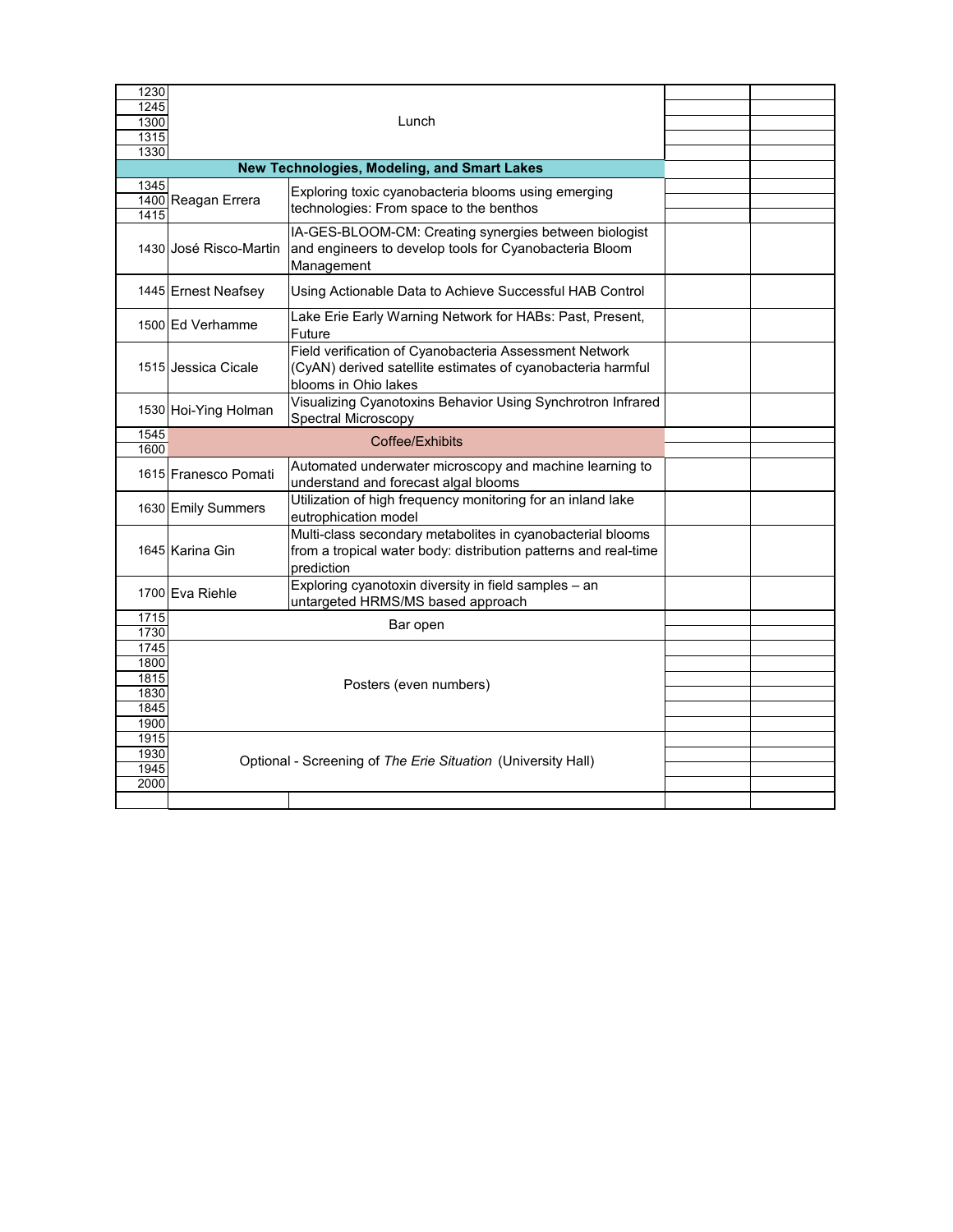| <b>Tuesday</b> |                         |                                                                                                                                                                                                        |  |  |
|----------------|-------------------------|--------------------------------------------------------------------------------------------------------------------------------------------------------------------------------------------------------|--|--|
| 730            |                         |                                                                                                                                                                                                        |  |  |
| 745            | Breakfast               |                                                                                                                                                                                                        |  |  |
| 800<br>815     | Coffee                  |                                                                                                                                                                                                        |  |  |
|                |                         | Ecology of Cyanobacteria - Toxic CHAB in Freshwaters and Coastal Systems                                                                                                                               |  |  |
| 830            |                         |                                                                                                                                                                                                        |  |  |
|                | 845 Thad Scott          | Biogeochemical constraints on ecosystem stoichiometry and                                                                                                                                              |  |  |
| 900            |                         | its influence on cyanotoxin hazards                                                                                                                                                                    |  |  |
|                | 915 Hans Paerl          | Tackling the global expansion of CyanoHABs along the<br>freshwater to marine continuum: The need for a dual nutrient<br>(N and P) control strategy                                                     |  |  |
|                | 930 Leah Egan           | Phenology of cyanobacteria bloom development and<br>maintenance in nutrient-rich Minnesota lakes differing in<br>nutrient limitation status                                                            |  |  |
|                | 945 Kaela Natwora       | The physiological and transcriptional response of harmful<br>algal blooms in nitrogen limited lakes                                                                                                    |  |  |
|                | 1000 Iwona Jasser       | Cyanobacteria in hot pursuit: Characterization of<br>cyanobacteria strains from thermal springs, including novel<br>taxa, and comparison of their thermophilic ability with the<br>genetic background. |  |  |
|                | 1015 Nada Tokodi        | Photosynthetic efficiency in Polish and Australian<br>Raphidiopsis raciborskii strains                                                                                                                 |  |  |
| 1030<br>1045   |                         | Coffee/Exhibits                                                                                                                                                                                        |  |  |
|                | 1100 Mikolaj Kokociński | Environmental factors related to the distribution pattern of<br>Raphidiopsis raciborskii and R. mediterranea in Central East<br>Europe                                                                 |  |  |
| 1115           | Lukasz<br>Wejnerowski   | Identification of cyanometabolites and toxicity assessment of<br>cyanobacteria isolates from chosen Polish eutrophic waters<br>and polar glaciers                                                      |  |  |
|                | 1130 Sarah Caltabiano   | Characterization of nitrate reductase in Microcystis<br>aeruginosa PCC7806 wild type and non-toxic mutant strain                                                                                       |  |  |
|                | 1145 Shu Ham Te         | Augmentation of cyanobacterial bloom microbiomes in<br>response to Microcystis and Synechococcus blooms                                                                                                |  |  |
| 1200           | Oloyede<br>Adekolurejo  | Low environmental microcystin concentrations affected<br>sublethal population-level responses but not survival among<br>freshwater keystone species                                                    |  |  |
|                | 1215 Justin Chaffin     | Rates of microcystin production and biodegradation in the<br>western basin of Lake Erie                                                                                                                |  |  |
| 1230           |                         |                                                                                                                                                                                                        |  |  |
| 1245           |                         |                                                                                                                                                                                                        |  |  |
| 1300<br>1315   |                         | Lunch                                                                                                                                                                                                  |  |  |
| 1330           |                         |                                                                                                                                                                                                        |  |  |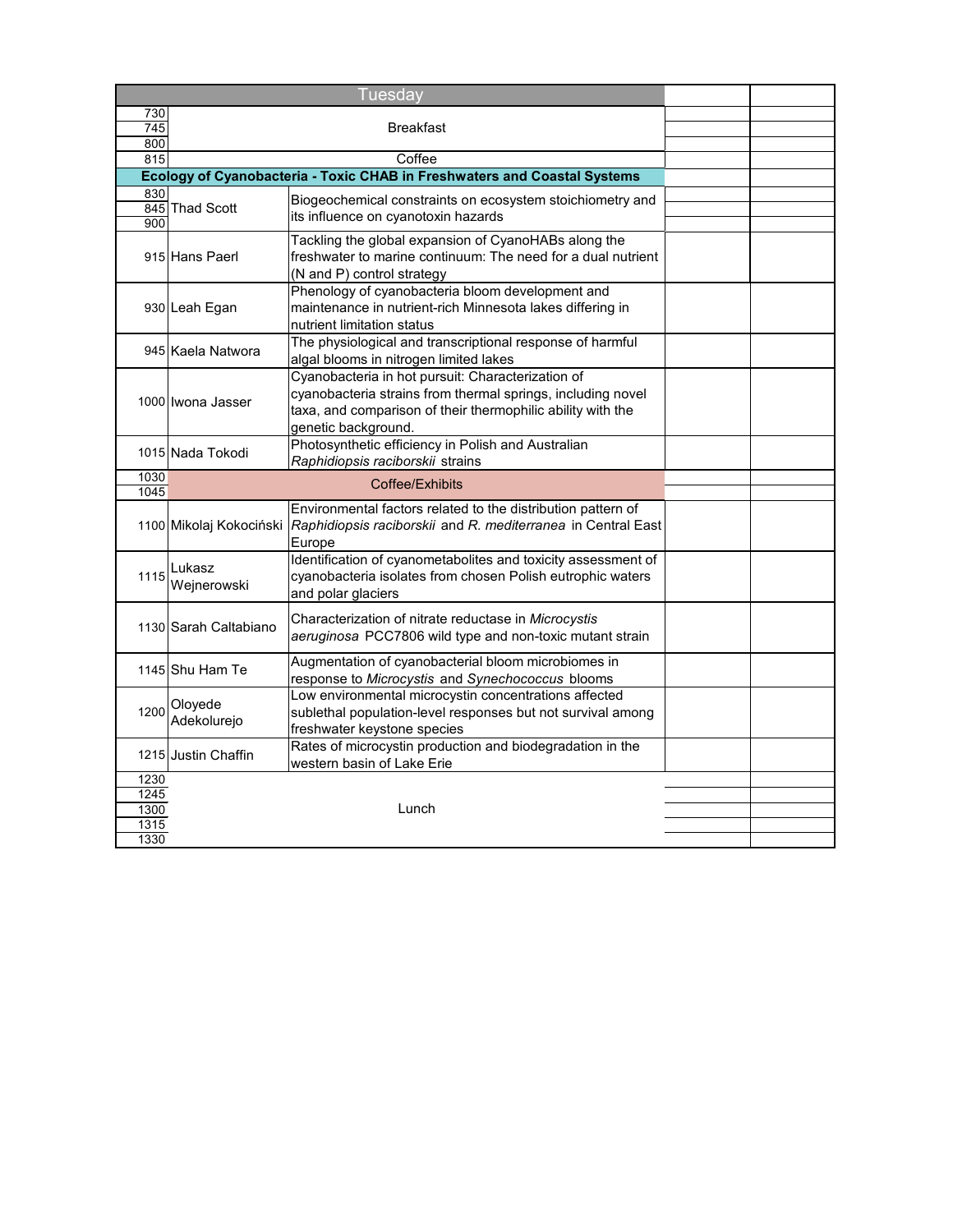|              |                                                                | Secondary Cyanometabolites - Structure, Biosynthesis, Physiological Function,        |  |  |  |
|--------------|----------------------------------------------------------------|--------------------------------------------------------------------------------------|--|--|--|
|              | <b>Environmental Significance and Biotechnical Application</b> |                                                                                      |  |  |  |
| 1345         |                                                                | Increasing confidence in identifying cyanobacterial                                  |  |  |  |
| 1415         | 1400 Elizabeth Janssen                                         | metabolites to study their occurrence and behavior                                   |  |  |  |
|              |                                                                | Investigating the interaction between microcystins and                               |  |  |  |
|              | 1430 John Ricca                                                | cyanobacterial cells using nanoscale secondary ion mass                              |  |  |  |
|              |                                                                | spectrometry                                                                         |  |  |  |
|              |                                                                | Monitoring of intracellular and extracellular toxin/bioactive                        |  |  |  |
|              |                                                                | 1445 Ruben Moron-Asen peptide production under physiological stress conditions       |  |  |  |
|              |                                                                | through labeling by chemical modification                                            |  |  |  |
|              |                                                                | Analytical workflow integrating LC-HRMS untargeted                                   |  |  |  |
|              |                                                                | 1500 Sevasti-Kiriaki Zervanalysis and CyanoMetDB for fast and extensive detection of |  |  |  |
|              |                                                                | cyanobacterial metabolites                                                           |  |  |  |
|              | 1515 Ariel Kaminski                                            | Impact of unidentified secondary metabolites from five new                           |  |  |  |
|              |                                                                | cyanobacterial species on aquatic plant                                              |  |  |  |
|              |                                                                | Aetokthonostatins: Highly cytotoxic dolastatin derivatives                           |  |  |  |
|              | 1530 Markus Schwark                                            | produced by the "eagle killer" cyanobacterium Aetokthonos                            |  |  |  |
| 1545         |                                                                | hydrillicola                                                                         |  |  |  |
| 1600         |                                                                | Coffee/Exhibits                                                                      |  |  |  |
|              | 1615 Elke Dittmann                                             | Non-canonical carbon fixation in microcystin-producing                               |  |  |  |
|              |                                                                | cvanobacteria                                                                        |  |  |  |
|              |                                                                | Linking environmental heterogeneity and chemo-diversity in                           |  |  |  |
|              | 1630 Manthos Panou                                             | cyanobacteria: A culture-dependent profile based analysis                            |  |  |  |
|              |                                                                | Accumulation and elimination kinetics of free and total (free                        |  |  |  |
|              |                                                                | 1645 Pierre Van Horrick   plus protein-bound) microcystin-LR in the common carp      |  |  |  |
|              |                                                                | Cyprinus carpio                                                                      |  |  |  |
|              |                                                                |                                                                                      |  |  |  |
|              |                                                                | Investigation of CyanoMetabolites in Brazilian cyanobacteria                         |  |  |  |
|              | 1700 Emani Pinto                                               | using LC-MS-QTOF: distribution in different cultured strains,                        |  |  |  |
|              |                                                                | bloom samples and physiological studies                                              |  |  |  |
| 1715         |                                                                | Bar open                                                                             |  |  |  |
| 1730         |                                                                |                                                                                      |  |  |  |
| 1745<br>1800 |                                                                |                                                                                      |  |  |  |
| 1815         |                                                                |                                                                                      |  |  |  |
| 1830         |                                                                | Posters (odd numbers)                                                                |  |  |  |
| 1845         |                                                                |                                                                                      |  |  |  |
| 1900         |                                                                |                                                                                      |  |  |  |
|              |                                                                |                                                                                      |  |  |  |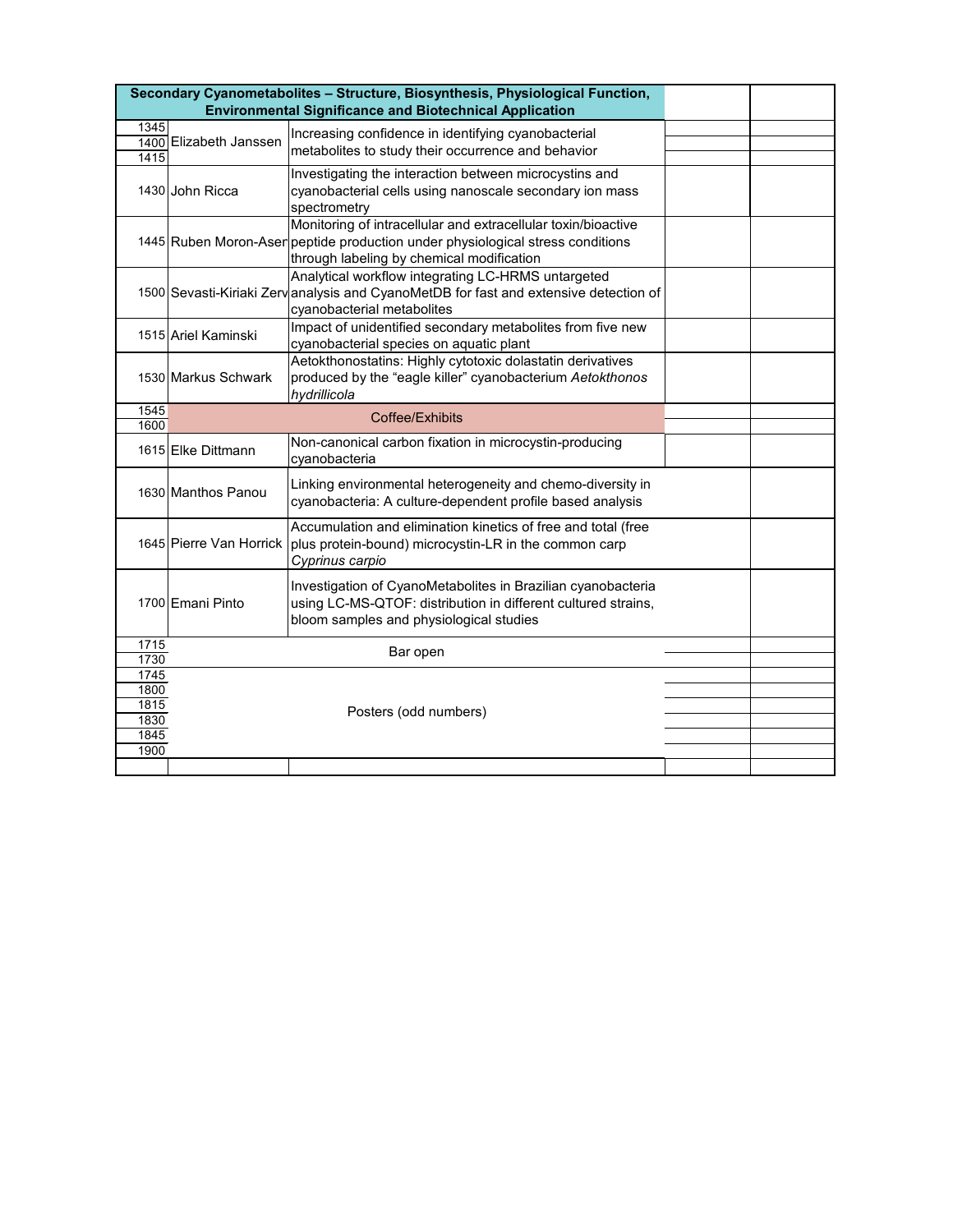|                                      |                          | Wednesday                                                                                                                                           |                 |
|--------------------------------------|--------------------------|-----------------------------------------------------------------------------------------------------------------------------------------------------|-----------------|
| 730                                  |                          |                                                                                                                                                     |                 |
| 745<br>800                           |                          | <b>Breakfast</b>                                                                                                                                    |                 |
| 815                                  |                          | Coffee                                                                                                                                              |                 |
|                                      |                          | CHABs and Omics: Advances in Genetics, Transcriptomics, Metabolomics, and                                                                           |                 |
|                                      |                          | <b>Proteomics to Understanding CHABs</b>                                                                                                            |                 |
| 830                                  |                          | Progressing from exploratory studies to hypothesis testing:                                                                                         |                 |
|                                      | 845 Morgan Steffen       | Harnessing the power of -omics tools to understand                                                                                                  |                 |
| 900                                  |                          | cyanobacterial harmful algal blooms                                                                                                                 |                 |
|                                      | 915 Theo Dreher          | Diverse genome sequences from recent toxic and non-toxic<br>US Pacific Northwest freshwater HABs belong to the<br>Nostocales ADA clade              |                 |
|                                      | 930 Anders Kiledal       | The Great Lakes Atlas of Multi-omics Research (GLAMR)<br>Database: Facilitating the Great Lakes Research of<br>Tomorrow                             |                 |
|                                      | 945 Robbie Martin        | Sulfolipid profiles of Microcystis aeruginosa and<br>cyanobacterial blooms as an indicator of P availability                                        |                 |
|                                      | 1000 Xavier Mayali       | Do Microcystis laboratory cultures hold clues to bacterial<br>microcystin degradation?                                                              |                 |
|                                      | 1015 Gwendolyn Stark     | Microcystin aids in photo-acclimation during prolonged cold<br>stress treatment in Microcystis aeruginosa strain PCC7806                            |                 |
| 1030<br>$1045$                       |                          | Coffee/Exhibits                                                                                                                                     |                 |
| 1100                                 | Cecillio Valadez<br>Cano | Anatoxin-producing and non-toxic strains of Microcoleus sp.<br>coexist in benthic cyanobacterial mats in the Wolastoq (Saint<br>John River, Canada) |                 |
|                                      | 1115 Xuexiu Chang        | Comparative metabolomics of exudates between toxigenic<br>and non-toxigenic Microcystis aeruginosa                                                  |                 |
|                                      | 1130 Jason Woodhouse     | Insights from the global pangenome of Raphidiopsis<br>raciborskii                                                                                   | No abstract fou |
|                                      | 1145 David Fewer         | Phylogenomic insights into toxic bloom formation in the Baltic<br>Sea                                                                               |                 |
|                                      | 1200 Katelyn McKindles   | Cyanophages Infecting Planktothrix agardhii from a Lake<br>Erie Embayment                                                                           |                 |
|                                      | 1215 Darius Dziga        | Cyanophage resistance on proteome level in the bloom-<br>forming cyanobacterium Aphanizomenon flos-aquae                                            |                 |
| 1230<br>1245<br>1300<br>1315<br>1330 |                          | Lunch                                                                                                                                               |                 |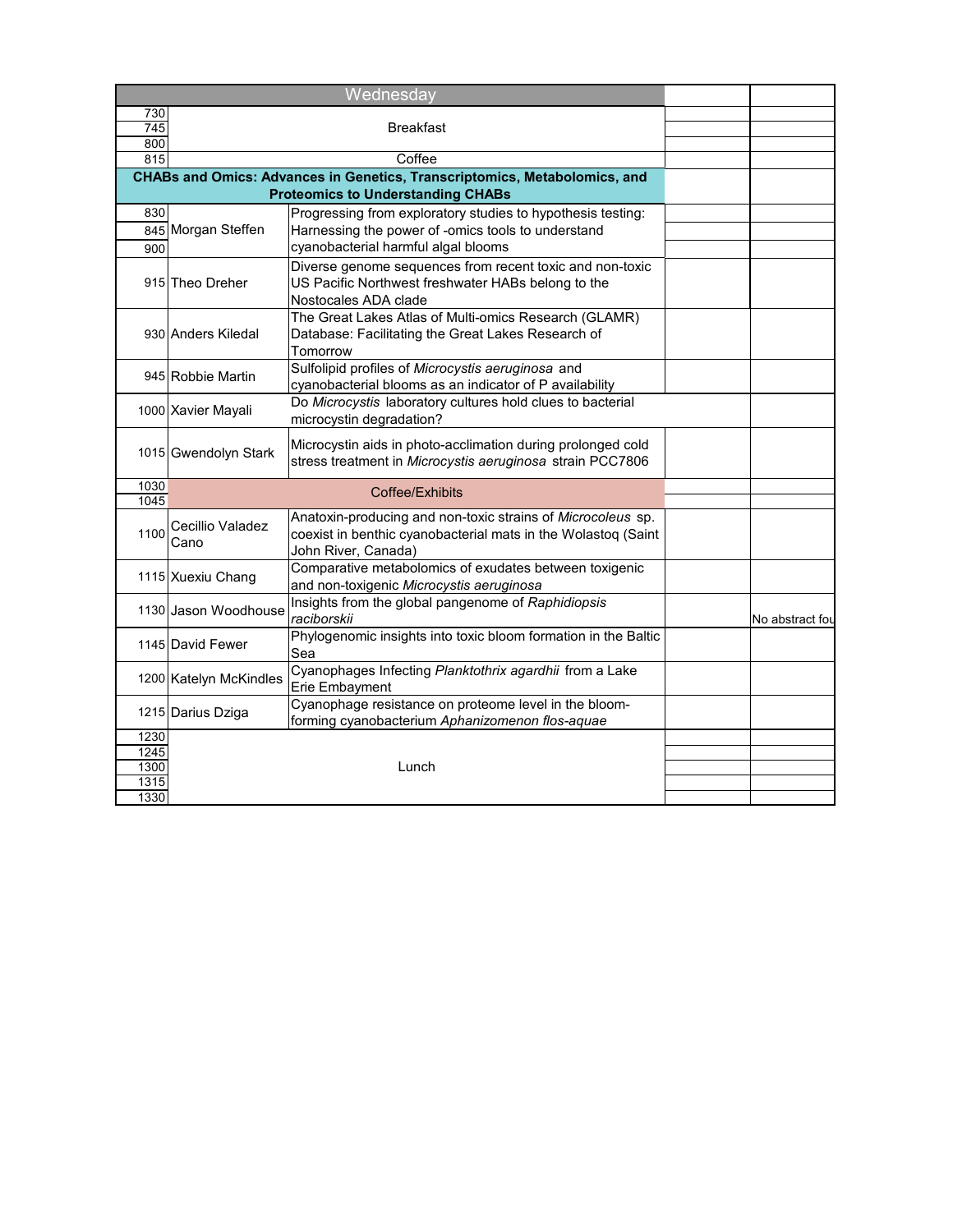| <b>Mitigation and Management</b><br>1345<br>Evolution of our understanding of harmful algal blooms and<br>1400 Greg Boyer<br>their monitoring<br>1415        |  |
|--------------------------------------------------------------------------------------------------------------------------------------------------------------|--|
|                                                                                                                                                              |  |
|                                                                                                                                                              |  |
|                                                                                                                                                              |  |
| Using citizen science to track harmful cyanobacterial blooms<br>through crowdsourcing and crowdfunding - Adopt a Lake<br>1430 Dana Simon<br>project          |  |
| Quantifying microcystin concentrations, their composition<br>and drivers across over 400 north-temperate and boreal<br>1445 Paul MacKeigan<br>Canadian lakes |  |
| Harmonizing science and management options to reduce<br>1500 Charles Trick<br>risks of cyanobacteria blooms                                                  |  |
| 1515 Akaash Bansal<br>Impact of Cyanobacteria on the pelagic phosphorus cycle                                                                                |  |
| The missing middle - Investigating a North American<br>1530 Kevin Erratt<br>metalimnetic cyanobacteria layer                                                 |  |
| 1545<br>Coffee/Exhibits                                                                                                                                      |  |
| 1600                                                                                                                                                         |  |
| Long-term nitrate trends and possible cyanobacteria bloom<br>prevention by nitrate oxidation of sediments in Hamilton<br>1615 Lewis Molot<br>Harbour         |  |
| The economic costs of algal blooms: Great Lakes evidence<br>1630 Robert Smith<br>and research priorities                                                     |  |
| Deciphering the diversity and concentrations of<br>1645 Ethan McCann<br>cyanopeptides from blooms in Ontario and Quebec, Canada                              |  |
| 1700                                                                                                                                                         |  |
| Coffee/Exhibits<br>1715                                                                                                                                      |  |
| 1730<br>Special Panel Discussion Hosted by the Interdisciplinary Freshwater                                                                                  |  |
| Harmful Algal Bloom Workshop (IFHAB) - Experts in the Hot Seat:<br>1745                                                                                      |  |
| Challenges and Lessons with Research, Risk Communication and<br>1800<br><b>Community Engagement</b>                                                          |  |
| Moderator: Susan Watson - IFHAB/Trent University<br>1815<br>Wayne Carmichael - Wright State University                                                       |  |
| Keith Loftin - U.S. Geological Survey<br>1830<br>Arash Zamyady - Water Research Australia Ltd                                                                |  |
| Rene Sahba Shahmohamadloo - Washington State Univ/Univ of Guelph<br>1845<br>Ingrid Chorus - German Environment Agency                                        |  |
| 1900<br>Lori Bradford - Univ of Saskatchewan/Safe Drinking Water Association                                                                                 |  |
| 1915                                                                                                                                                         |  |
| 1930                                                                                                                                                         |  |
| 1945                                                                                                                                                         |  |
|                                                                                                                                                              |  |
| 2000 Special reception hosted by the Interdisciplinary Freshwater Harmful Algal Bloom                                                                        |  |
| 2015<br>Workshop (IFHAB)<br>2030                                                                                                                             |  |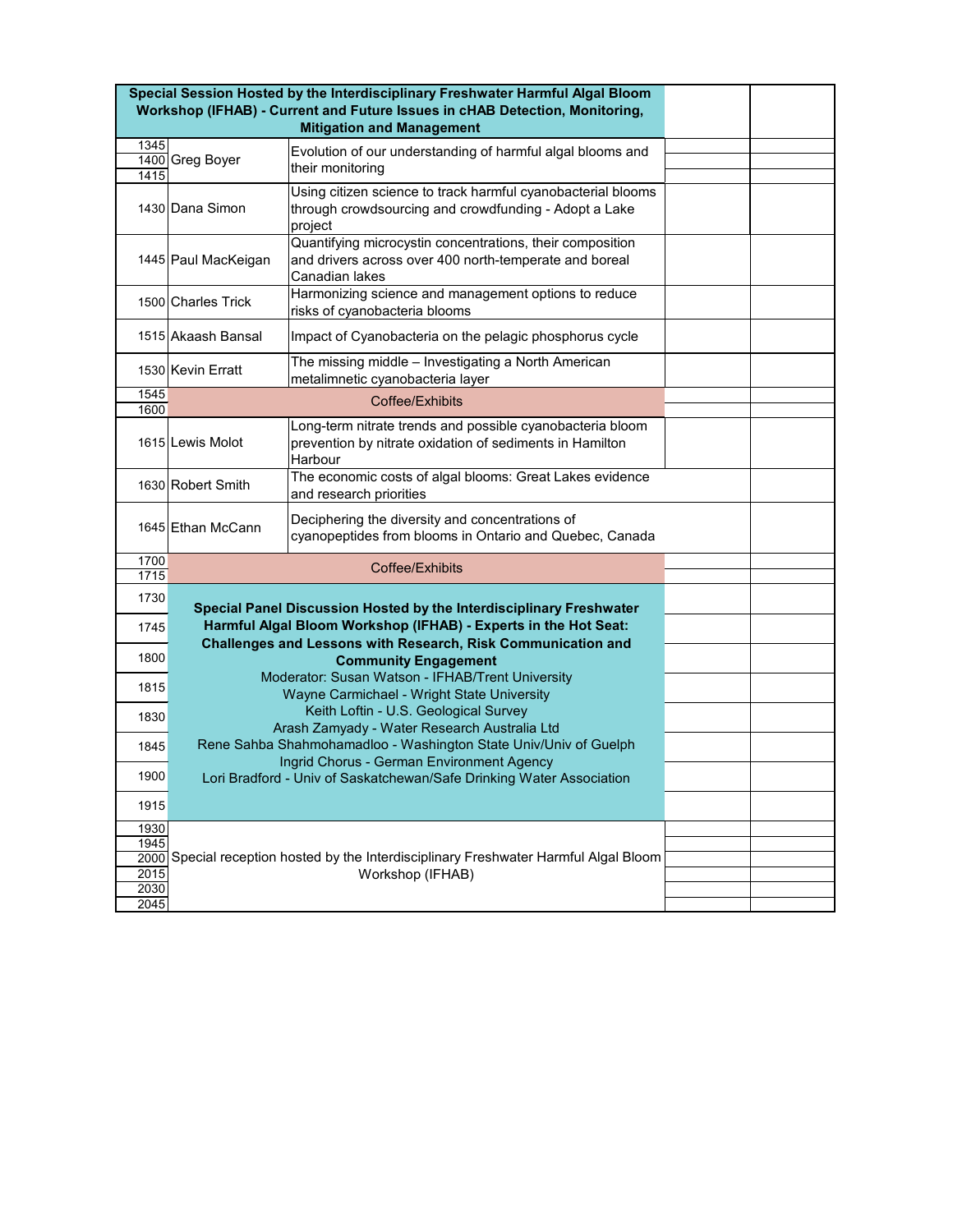|                          |                                            | Thursday                                                                                                                    |  |  |
|--------------------------|--------------------------------------------|-----------------------------------------------------------------------------------------------------------------------------|--|--|
| 730                      | <b>Breakfast</b>                           |                                                                                                                             |  |  |
| 745<br>800               |                                            |                                                                                                                             |  |  |
| 815                      |                                            | Coffee                                                                                                                      |  |  |
|                          |                                            | Interactions Between CHABs and the Phycosphere                                                                              |  |  |
| 830                      |                                            |                                                                                                                             |  |  |
|                          | 845 Greg Dick                              | New dimensions of <i>Microcystis</i> diversity: the phycosphere                                                             |  |  |
| 900                      | 915 Vincent Denef                          | Trait variation in resource competition traits among<br>Microcystis strains in presence and absence of their<br>microbiomes |  |  |
|                          | Joanna<br>930 Mankiewicz-<br><b>Boczek</b> | Bacterioplankton communities affect toxigenic Microcystis<br>bloom - from environmental to laboratory study                 |  |  |
|                          | 945 Wei Li                                 | New insights on organic nitrogen assimilation in Microcystis<br>phycosphere and impacts on microcystin production           |  |  |
|                          | 1000 Adam Antosiak                         | Modification of the freshwater Aphanizomenon flos-aquae<br>cyanobacterium proteome at cyanophage infection                  |  |  |
|                          | 1015 Nicolas Tromas                        | Conservation of CRISPR-based immunity in a decade of<br>Microcystis-phage interactions in a natural lake                    |  |  |
| 1030<br>1045             |                                            | Coffee/Exhibits                                                                                                             |  |  |
|                          |                                            | <b>Toxic Cyanobacteria in the Context of Climate Change</b>                                                                 |  |  |
| 1100                     |                                            | Impacts of multiple global change factors on toxic                                                                          |  |  |
| 1130                     | 1115 Dedmer van de Waal                    | cyanobacteria: from elements to traits and toxicity                                                                         |  |  |
|                          | 1145 Todd Miller                           | Unusual toxic cyanobacterial blooms in a tannin stained lake                                                                |  |  |
|                          | 1200 Jerome Kok                            | Potential role of sulphate in cylindrospermopsin dynamics<br>within urban freshwaters                                       |  |  |
|                          | 1215 Muriel Gugger                         | Bloom capacity of various Microcystis strains, are they all the<br>same?                                                    |  |  |
|                          | 1230 Spyros Gkelis                         | A Greek Raphidiopsis raciborskii strain and microcystins: A<br>toxic relationship                                           |  |  |
| 1245                     |                                            |                                                                                                                             |  |  |
| 1300<br>1315             |                                            | Lunch                                                                                                                       |  |  |
| 1330                     |                                            |                                                                                                                             |  |  |
| 1345                     |                                            |                                                                                                                             |  |  |
| 1400<br>1415             |                                            |                                                                                                                             |  |  |
| 1430                     |                                            |                                                                                                                             |  |  |
| 1445                     |                                            |                                                                                                                             |  |  |
| 1500                     |                                            |                                                                                                                             |  |  |
| $\frac{1515}{2}$<br>1530 |                                            |                                                                                                                             |  |  |
| 1545                     |                                            | Excursions                                                                                                                  |  |  |
| 1600                     |                                            |                                                                                                                             |  |  |
| 1615                     |                                            |                                                                                                                             |  |  |
| 1630<br>1645             |                                            |                                                                                                                             |  |  |
| 1700                     |                                            |                                                                                                                             |  |  |
| 1715                     |                                            |                                                                                                                             |  |  |
| 1730                     |                                            |                                                                                                                             |  |  |